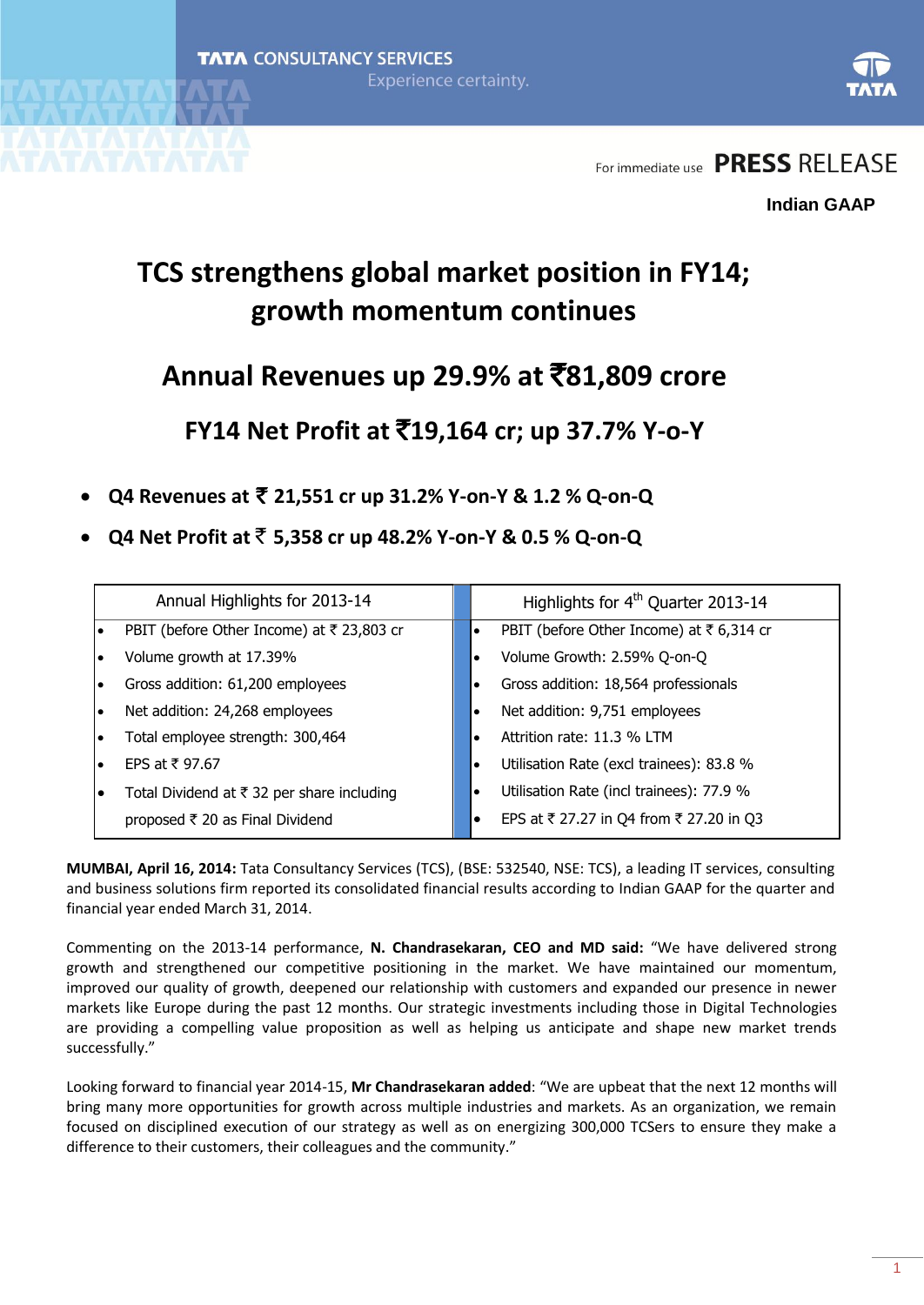

#### **Indian GAAP**

**Rajesh Gopinathan, Chief Financial Officer, said**: "Our focus has been to stay disciplined in operations while supporting business growth across multiple markets, industries and technologies. We enhanced our profitability to industry leading levels despite macro and currency volatility through the year. We are continuously investing to stay ahead of the curve."

There was holistic growth across markets and industries during the financial year. Europe led growth in major markets, while UK and North America continue to grow in line with the company average. All major industry verticals grew in double digits led by Retail, Manufacturing, Life Sciences & Healthcare and BFSI during FY14.

TCS' full services capabilities continue to be leveraged by customers with new service lines growing at a fast pace led by Infrastructure Services, Assurance Services, Global Consulting and Enterprise Solutions.

Among the new initiatives taken in the last 12 months by TCS were:

- Launch of a unique all-female Business Process Service center in Kingdom of Saudi Arabia
- Inauguration of new 10,000 seat campus in Gandhinagar, Gujarat
- Launch of a new 10,000-seat Corporate Learning Center in Trivandrum
- Title sponsorship of the TCS New York City Marathon for 8 years starting November 2014

#### **Key Digital Wins in Q4**

- Engaged by large Australian retailer for multi-channel enablement of merchandising systems using master data management
- Selected by a major European Bank for a consulting engagement to define strategic roadmap leveraging Big Data for its credit risk transformation program
- Chosen by a leading merchandiser to rollout a field sales mobile application in Asia Pacific
- Chosen by European supplier of photolithography systems to strategize and execute all its mobility projects
- Engaged by North American insurance firm to enhance property casualty management using Big Data
- Selected by a leading US telecom service provider to create a real time ecosystem for data-driven decision making
- Implementing a customer decision platform to enhance guided behavior for a North America based leading Telecom provider
- Engaged by a global aerospace product manufacturer to develop creative user experience designs
- Engaged by a global Hi-Tech Company to transform their sales and operations Business Intelligence systems using Big Data technologies
- Engaged by a British pharmaceutical and healthcare company to transform its supply chain analytics using Big Data
- Define and execute strategy for Master Data Management programs for North American aircraft engine manufacturer
- Consult on transforming order-to-cash business processes using Big Data for European telecom manufacturer
- Create integrated marketing and technology platform for large global media and information services firm
- Redefining customer interfaces for leading North American Insurance provider for all online platforms
- Develop field force solution for a direct broadcast satellite television provider in India
- Engaged by leading UK Bank for developing a suite of consumer facing mobile applications
- Engaged by European telecom manufacturer to perform consumer analytics using the Big Data platform
- Develop patient survey mobile application for one of the largest US based pharmaceutical companies
- Engaged by a middle-east petrochemical company for mobile application development and testing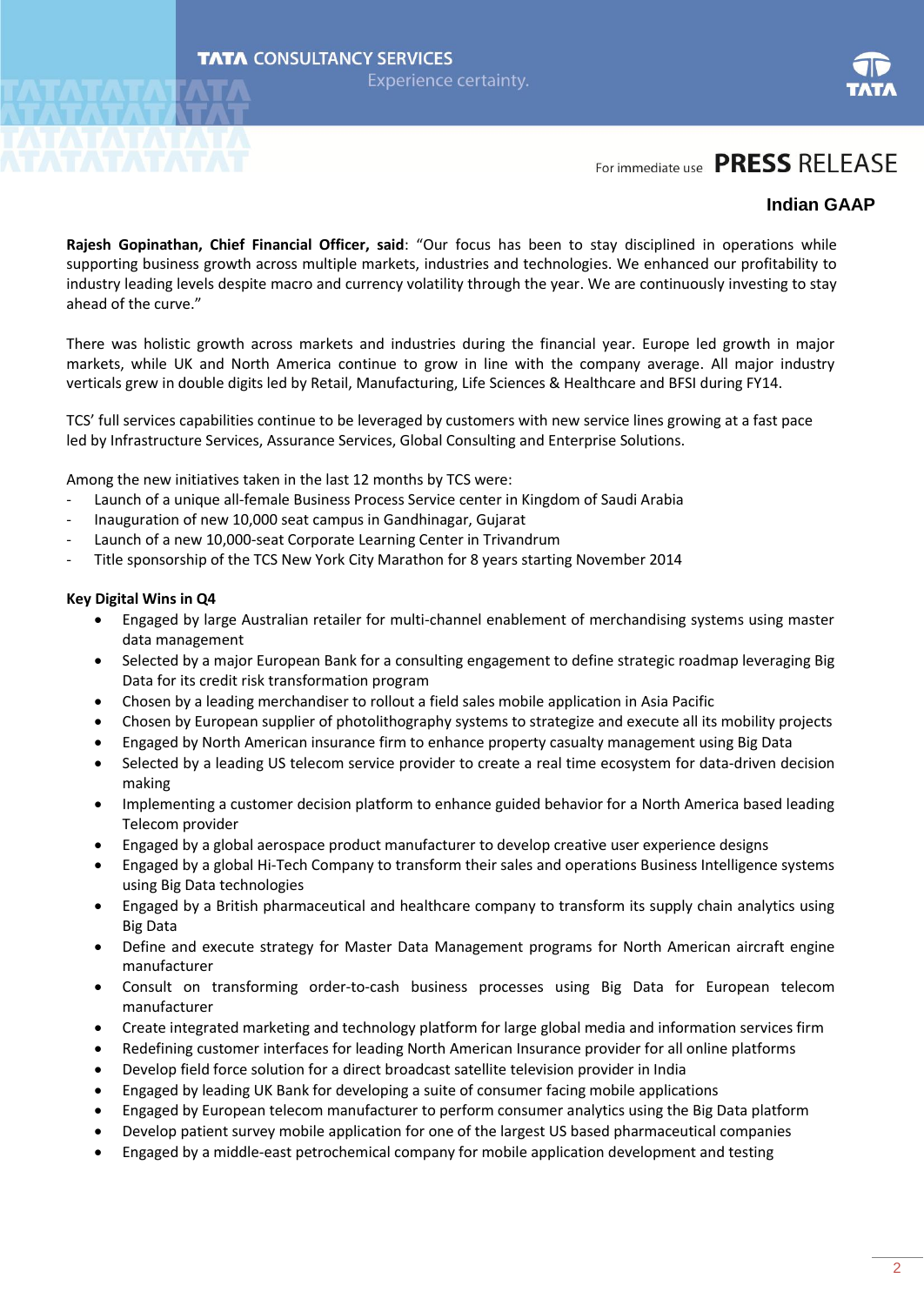



#### **Indian GAAP**

#### **Key Wins in Q4**

- Engaged by leading European Utility to operate and transform customer service processes with an aim to making them a leader in customer satisfaction within the industry.
- Selected by a North American Fortune-500 multi-specialty pharmaceutical company for a multi-year, multimillion dollar deal in the area of core infrastructure operations
- Awarded multi-year engagement by North American global leader in process manufacturing to transform and manage its global infrastructure
- Selected by large European insurer to enhance customer experience by modernizing its IT footprint
- Selected by Middle East based global shipping company to establish a Shared Service Center covering Shipping Documentation and Finance & Accounting processes
- Awarded a contract by a leading retail bank in Middle East to transform & run mission critical systems & operations, leveraging TCS BaNCS and full spectrum of managed services.
- Selected by leading Publisher to consolidate and transform technology infrastructure to accelerate digital transformation
- Selected by a leading European apparel and general merchandize retailer to manage their end-to-end application and infrastructure operations

#### **Human Resources:**

"We trained and integrated 61,200 professionals who joined TCS during 2013-14. With business demand continuing to be robust, we have made almost 25,000 fresh offers on engineering campuses for trainees who will join us from the second quarter of the new fiscal year." **said Ajoy Mukherjee, Executive Vice President, Head, Global Human Resources.** "We continue to build a next-gen organization that is social, engaged and collaborative and these efforts are having a positive impact with retention rates rising in the last financial year as employees see TCS as an organization that offers them a progressive career path.

The total employee strength of the company stood at 300,464 professionals. In Q4, the gross employee additions were 18,564 and net employee additions were 9,751 professionals. Of these 7,572 Trainees and 7,401 Laterals recruited in India, while 3,591 employees were hired in international locations.

High utilization rates have been maintained in the fourth quarter with utilization excluding trainees at 83.8 per cent, while utilization including trainees was at 77.9 per cent. The overall attrition rate was at 11.3 per cent with IT attrition at a low of 10.40 per cent and BPS attrition below 15 per cent threshold to 14.90 per cent on a LTM basis.

The average age of a TCS employee is 29 years while 32.7 per cent of the workforce comprised of women with 118 nationalities represented in the workforce.

#### **Innovation and Intellectual Property:**

As of March 31, 2014, the company has applied for **1746** patents including **211** applied during the quarter. Till date, the company has been granted **114** patents.

#### **Awards and Recognition**

#### **Business Leadership:**

- **-** Recognised as world's Fastest Growing Global IT Services brand by Brand Finance, the world's leading brand valuation firm
- **-** Recognized as one of the 'Achievers 50 Most Engaged Workplaces' in United States for second year in a row
- **-** TCS won RASBIC awards for sixth year in a row at the World HRD Congress:
	- o Best Overall Recruiting & Staffing Organization of the Year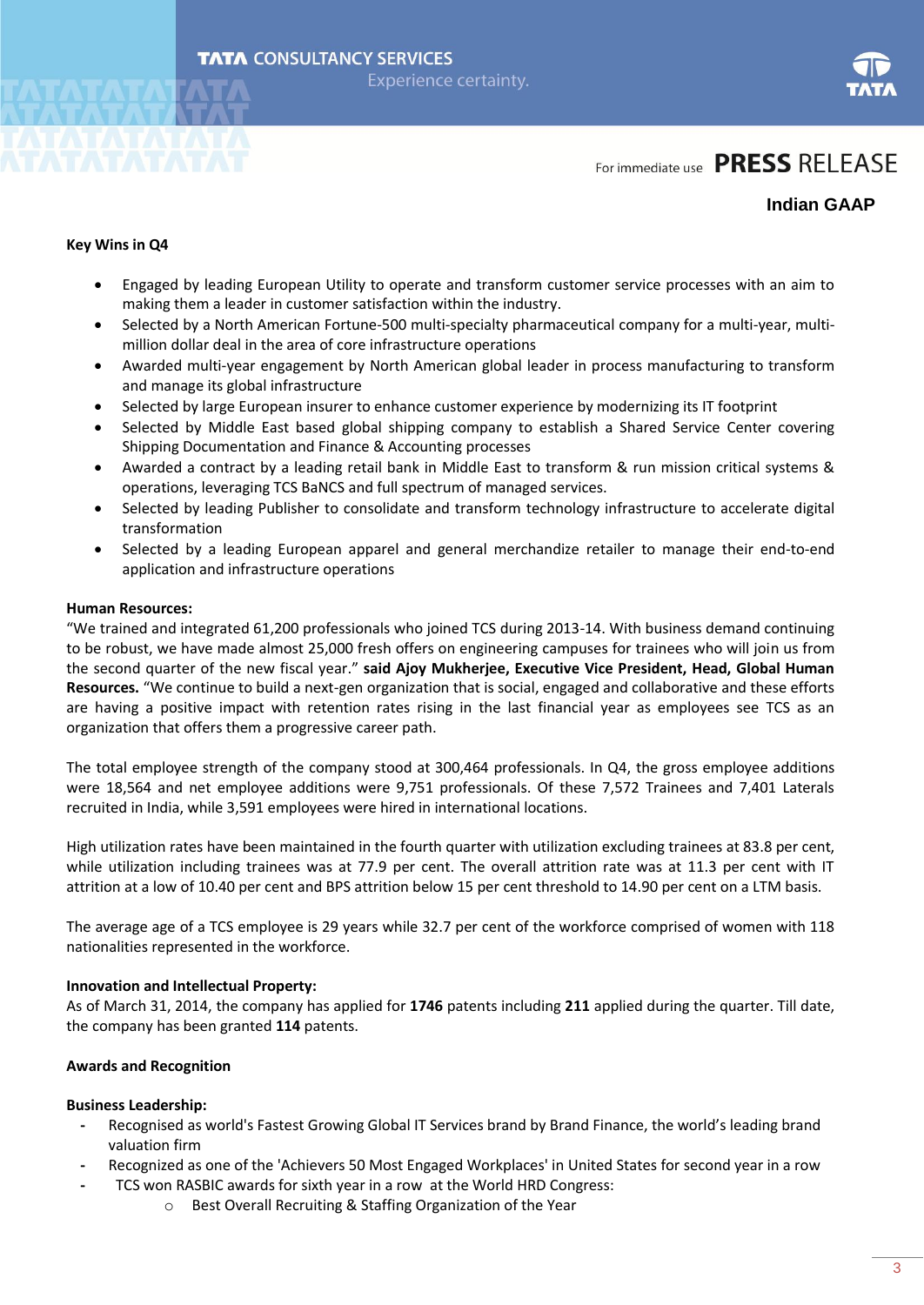



#### **Indian GAAP**

- o Recruiting & Staffing Industry Leader of the Year
- o Best Use of Technology for Recruiting
- o Innovation in Recruitment
- o Best Social Networking Recruitment Effort
- o Best Employee Referral Program
- **-** TCS BPS grabbed four awards at the 'BPO Excellence Awards 2014:
	- o BPO Organisation of the Year
	- o Operational Excellence & Quality
	- o Best Employer Brand of the Year
	- o 'Social Change' Agent
- **-** Won Indian MAKE Award for 2013 for a second consecutive year
- **-** TCS UK wins Gold Award for 'Innovation in Learning'
- **-** TCS China won two awards at the 2014- 22nd Global HR Excellence and Benny Awards
	- o Compensation Benefits Insurance Program
	- o Talent Management
- **-** 4 awards at World HRD Congress 2014
	- o Talent Management
	- o Innovation in Recruitment
	- o Contribution to cause of education
	- o Fun at Work Initiatives
- **-** Winner of ServiceNow's most significant Education and Enablement Partner Award 2013
- **-** TCS China recognised in 'Deloitte Technology Fast 500 Asia Pacific 2013' ranking
- **-** Ranked as the No. 1 Employer in Europe by Top Employers Institute
	- o Certified as leading employer in eight European countries Belgium, Denmark, France, Germany, Netherlands, Sweden, Switzerland and the United Kingdom
- **-** Recognised for distinction in Assurance and Software Test Automation at Fifth Annual ATI Automation Honors
- **-** LegalEra Awards 2014
	- o Best Global In-House Legal Team of the Year
	- o Best General Counsel of the Year
- **-** FinanceAsia
	- o Best Managed Company
	- o Best Investor Relations
	- o Most Committed to a Strong Dividend Policy

#### **Sustainability:**

- **-** TCS wins Global CSR Excellence and Leadership Awards:
- **-** TCS' Research Scholar Programme and Adult Literacy Programme were each awarded prizes in the category of Education & Training - Social Enterprise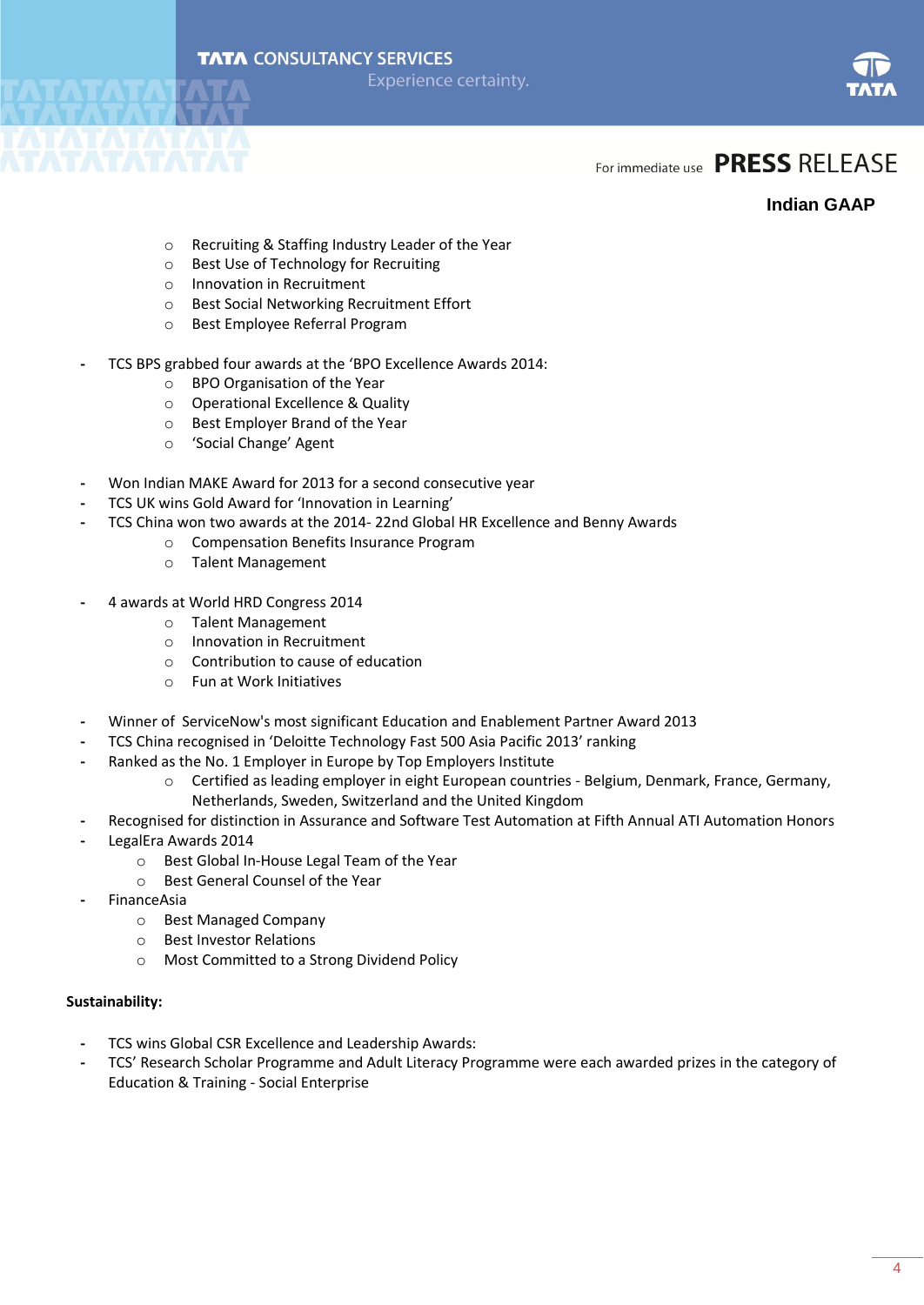

#### **Indian GAAP**

#### **About Tata Consultancy Services Ltd (TCS)**

Tata Consultancy Services is an [IT services,](http://www.tcs.com/offerings/it-services/Pages/default.aspx) [consulting](http://www.tcs.com/offerings/consulting/Pages/default.aspx) and business solutions organization that delivers real results to global business, ensuring a level of certainty no other firm can match. TCS offers a consulting-led, integrated portfolio of [IT,](http://www.tcs.com/offerings/it-services/Pages/default.aspx) [BPS,](http://www.tcs.com/offerings/business_process_outsourcing_BPO/Pages/default.aspx) [infrastructure,](http://www.tcs.com/offerings/it_infrastructure/Pages/default.aspx) [engineering](http://www.tcs.com/offerings/engineering_services/Pages/default.aspx) and [assurance services.](http://www.tcs.com/offerings/assurance_services/Pages/default.aspx) This is delivered through its unique Global [Network Delivery Model](http://www.tcs.com/about/tcs_difference/global_delivery/Pages/default.aspx)™, recognised as the benchmark of excellence in software development. A part of the Tata group, India's largest industrial conglomerate, TCS has over 300,000 of the world's best-trained consultants in 46 countries. The company generated consolidated revenues of US \$13.4 billion for year ended March 31, 2014 and is listed on the National Stock Exchange and Bombay Stock Exchange in India. For more information, visit us at [www.tcs.com.](http://www.tcs.com/)

Follow TCS o[n Twitter.](http://twitter.com/TCS_News)

Subscribe to an [RSS Feed](http://www.tcs.com/rss_feeds/Pages/feed.aspx?f=p) of TCS Press Releases.

#### **For more information please contact:**

| <b>Media: +9122 6778 9999</b>               | <b>Investor Relations:</b> |
|---------------------------------------------|----------------------------|
| Pradipta.bagchi@tcs.com/ashish.babu@tcs.com | Kedar.shirali@tcs.com      |
| shamala.p@tcs.com/h.ramachandra@tcs.com     | +9122 6778 9999            |

#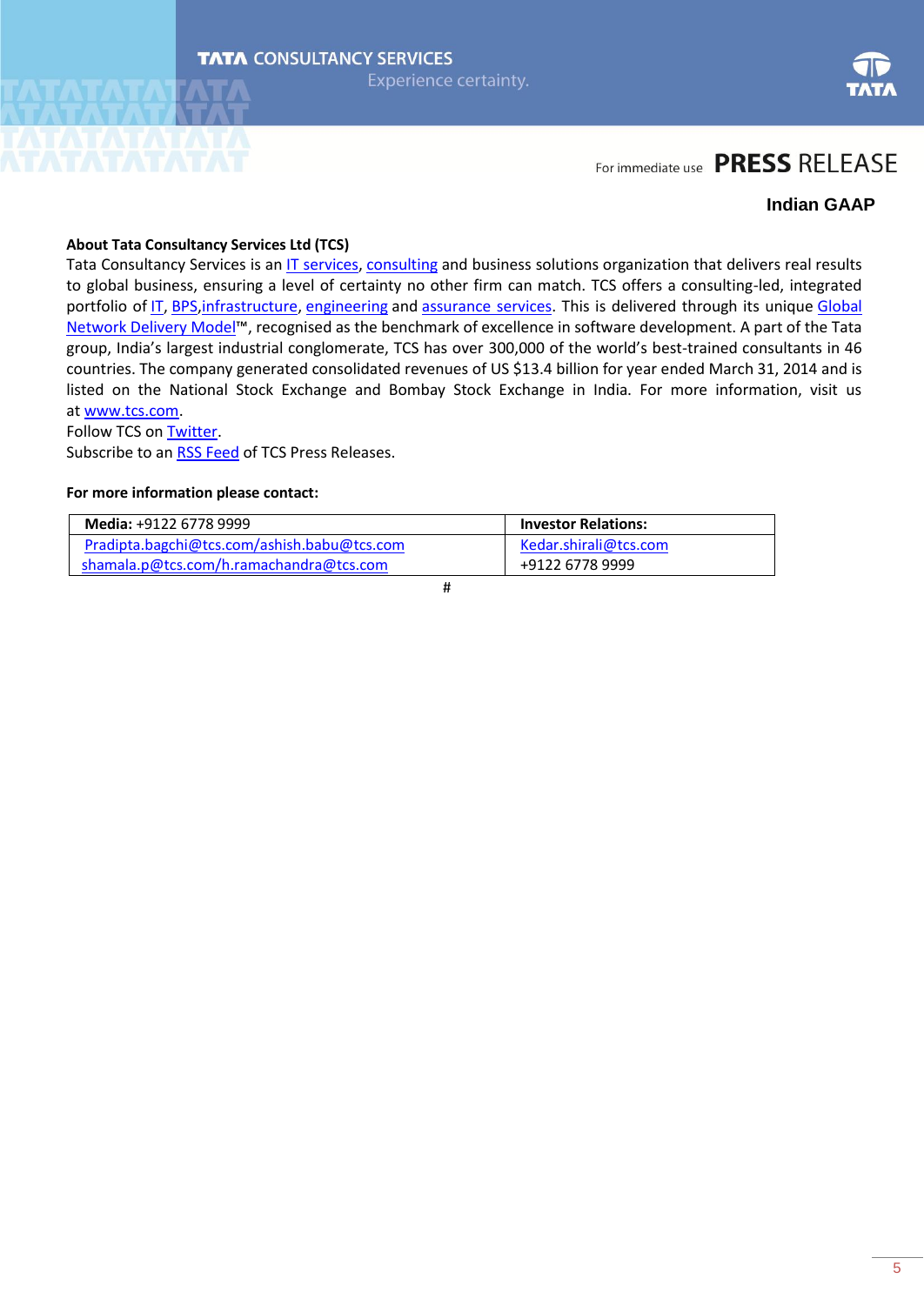

#### **Indian GAAP**

#### **Consolidated Statement of Profit and Loss For the years ended March 31, 2013 and 2014**  $\lim$  crores of  $\bar{\mathbf{z}}$ , except per share data)

|                                                          | $(111)$ croince of $\lambda$ , calculate por exist of state $\lambda$ |                           |
|----------------------------------------------------------|-----------------------------------------------------------------------|---------------------------|
|                                                          | Year ended March 31, 2013                                             | Year ended March 31, 2014 |
| <b>INCOME</b>                                            |                                                                       |                           |
| a) IT & Consultancy Services                             | 61,223                                                                | 80,140                    |
| b) Manufacturing, Sale of equipment and Licences         | 1,766                                                                 | 1,669                     |
| <b>Total Income</b>                                      | 62,989                                                                | 81,809                    |
| <b>EXPENDITURE</b>                                       |                                                                       |                           |
| a) Salaries & Wages                                      | 24,040                                                                | 29,860                    |
| b) Overseas business expenditure                         | 8,702                                                                 | 11,636                    |
| c) Other operating expenses                              | 12,207                                                                | 15,160                    |
| <b>Total Expenditure</b>                                 | 44,949                                                                | 56,656                    |
| <b>Profit Before Interest, Depreciation, Taxes</b>       | 18,040                                                                | 25,153                    |
| & Other Income                                           |                                                                       |                           |
| <b>Interest</b>                                          | 48                                                                    | 39                        |
| <b>Depreciation</b>                                      | 1,080                                                                 | 1,349                     |
| <b>Profit Before Taxes &amp; Other Income</b>            | 16,912                                                                | 23,765                    |
| Other income (expense), net                              | 1,178                                                                 | 1,637                     |
| <b>Profit Before Taxes</b>                               | 18,090                                                                | 25,402                    |
| <b>Provision For Taxes</b>                               | 4,014                                                                 | 6,070                     |
| <b>Profit After Taxes &amp; Before Minority Interest</b> | 14,076                                                                | 19,332                    |
| <b>Minority Interest</b>                                 | 159                                                                   | 168                       |
| <b>Net Profit</b>                                        | 13,917                                                                | 19,164                    |
| Earnings per share in $\bar{\bar{\mathbf{x}}}$           | 70.99                                                                 | 97.67                     |

#### **Consolidated Statement of Profit and Loss For the quarter ended March 31, 2013, December 31, 2013 and March 31, 2014 (In crores of** `**, except per share data)**

|                                                          | <b>Quarter ended</b><br>March 31, 2013 | <b>Quarter ended</b><br>December 31, 2013 | <b>Quarter ended</b><br>March 31, 2014 |
|----------------------------------------------------------|----------------------------------------|-------------------------------------------|----------------------------------------|
| <b>INCOME</b>                                            |                                        |                                           |                                        |
| a) IT & Consultancy Services                             | 15,851                                 | 20,912                                    | 21,142                                 |
| b) Manufacturing, Sale of equipment and Licences         | 579                                    | 382                                       | 409                                    |
| <b>Total Income</b>                                      | 16,430                                 | 21,294                                    | 21,551                                 |
| <b>EXPENDITURE</b>                                       |                                        |                                           |                                        |
| a) Salaries & Wages                                      | 6,245                                  | 7,704                                     | 7,581                                  |
| b) Overseas business expenditure                         | 2,262                                  | 3,039                                     | 3,186                                  |
| c) Other operating expenses                              | 3,306                                  | 3,864                                     | 4,095                                  |
| <b>Total Expenditure</b>                                 | 11,813                                 | 14,607                                    | 14,862                                 |
| <b>Profit Before Interest, Depreciation, Taxes</b>       | 4,617                                  | 6,687                                     | 6,689                                  |
| & Other Income                                           |                                        |                                           |                                        |
| <b>Interest</b>                                          | 19                                     | $\overline{7}$                            | 12                                     |
| <b>Depreciation</b>                                      | 290                                    | 350                                       | 375                                    |
| <b>Profit Before Taxes &amp; Other Income</b>            | 4,308                                  | 6,330                                     | 6,302                                  |
| Other income (expense), net                              | 443                                    | 683                                       | 721                                    |
| <b>Profit Before Taxes</b>                               | 4,751                                  | 7,013                                     | 7,023                                  |
| <b>Provision For Taxes</b>                               | 1,093                                  | 1,636                                     | 1,613                                  |
| <b>Profit After Taxes &amp; Before Minority Interest</b> | 3,658                                  | 5,377                                     | 5,410                                  |
| <b>Minority Interest</b>                                 | 42                                     | 44                                        | 52                                     |
| <b>Net Profit</b>                                        | 3,616                                  | 5,333                                     | 5,358                                  |
| Earnings per share in $\bar{\mathbf{z}}$                 | 18.46                                  | 27.20                                     | 27.27                                  |